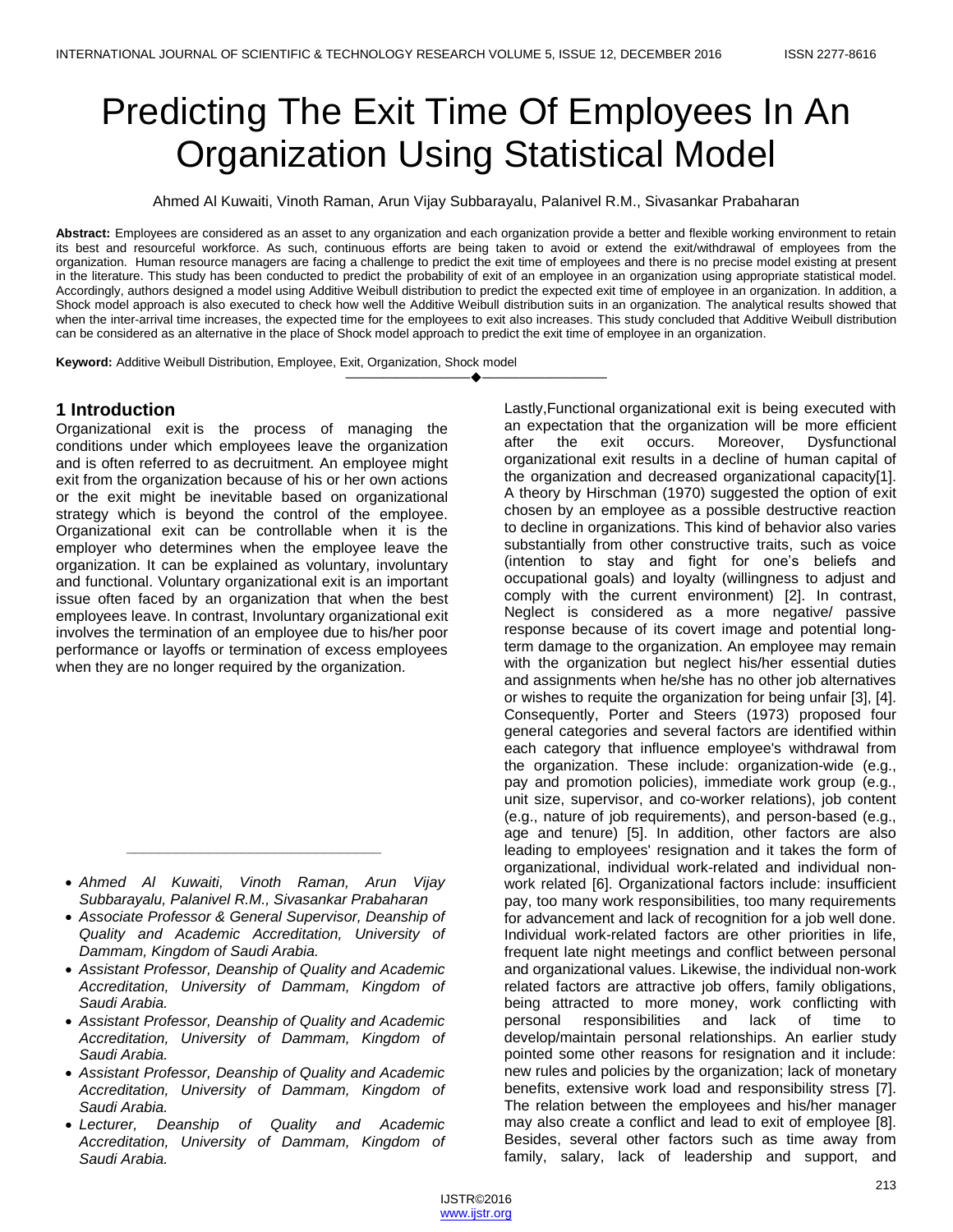unrealistic expectations are also contributing to the employee's decision to quit [9]. Hobbs (2010) pointed certain scenario where the management could not have control over the exit of an employee from the organization. i.e. health issues, relocation and early retirement and personal reasons [10]. While exploring the effect of exit of employees on productivity, resignations at any work place always harm the sentiments of existing employee who foresees his/her career within the organization and such sentimental distortion often create an unrest environment. Resignations or exit of employees are a ritual to any organization and the top management should know the art of handling it and to overcome the consequences in its surroundings. Whenever employees of any organization resign, there are chances that the employees of that organization may have a rage against some issues and there is possibility of getting into an act against the top management [7]. Furthermore, when an employee leaves, all their knowledge also exits, including their specific functional expertise, experience, skills and contacts. This might lead to two consequences: decreased organizational output [11] and decreased organizational productivity [12]. It is found that as an employee exits, it might highly impact on the turnover cost of the organization. Direct replacement costs can reach as high as 50%-60% of an employee's annual salary, with total costs associated with turnover ranging from 90% to 200% of annual salary [13]. For Example turnover costs of \$102,000 for a journeyman machinist, \$133,000 for an HR manager at an automotive manufacturer, and \$150,000 for an accounting professional [14]. Wiley (2011) also stated that replacing a manager will cost an organization approximately two times the earnings, based on the survey performed on 262 companies [15]. In such employee exit situations, exit interviews are considered one of the finest processes for obtaining feedback from employees exiting the company. This information can be utilized to benefit the organization in the future and perhaps prevent other employees parting the company for comparable reasons. As soon as data is collected it must be analyzed to recognize trends and patterns. Findings should be used to formulate and execute retention strategies [16]. In a reputed organization, length of service in a grade should necessarily be a natural criterion for promotion in order to create a healthy atmosphere among the employees. When the number of exit of employees exceeds a threshold level, then the organization is exposed to a break down situation. Therefore, it is mandatory to estimate the duration of exit time of employees in an organization by using appropriate tools. Previous studies utilized various statistical models to predict or address the issues of employees faced by organization. In a study by Saengsureepornchai (2011) used a human resource predictive model to address the complexity in workforce planning and generalizations with a logistic regression model. Here, the model estimated the employee turnover number and forecasts the expected remaining headcount for the next time period based on employee information such as age, working year, salary, etc. It also suggested the possible internal workforce movement in case of in-house manpower imbalance [17]. In another study by Khare et al. (2011) applied the logistic regression technique to predict employee attrition risk in an organization based on demographic data of separated

employees. This technique defined the risk attached with each employee should be modified and remodeled bi-yearly to refine coefficients based on data [18]. Similarly, Kannadasan et al. (2013), Pandiyan et al. (2013) and Kalaivani et al. (2014) have also discussed statistical models to find the time to recruitment in an organization by applying different distributions. Hence, this study aimed to predict the expected duration of the exit time of employee in an organization through statistical model [19], [20], [21].

## **2 Description of Statistical Model**

In this study, Additive Weibull distribution, a statistical model is adapted to predict the expected duration of the exit time of employee in an organization. Further, Shock model approach is executed to check how well the Additive Weibull distribution suits in an organization. Additive Weibull distribution which is a quite flexible distribution for fitting lifetime data with bathtub-shaped failure rate function [22]. The probability density function (pdf) of the Additive Weibull distribution is

$$
f(x) = (\alpha \theta x^{\theta - 1} + \gamma \beta x^{\beta - 1}) e^{-\alpha x^{\theta} - \gamma x^{\beta}}
$$

Therefore, the exit time of an employee is obtained under some assumption using the cumulative damage process of the reliability theory. The reliability function R(t), which is the probability of an item not failing prior to sometime t, is defined by R( t ) = 1 – F (t). The reliability function of Additive Weibull distribution is given by

$$
R(t) = 1 - F(x) = 1 - [1 - e^{-\alpha x^{\theta} - \gamma x^{\beta}}] = e^{-\alpha x^{\theta} - \gamma x^{\beta}}
$$
(1)

# **3 Exit Time of the Employee through Additive Weibull Distribution**

The movements of individuals are characterized by replacements (renewals) according to some probabilistic law, and such models of manpower systems are called renewal models. Smith (1958) gave an extensive review and highlighted the applications of renewal theory to a variety of problems. There may be no practical way to inspect an individual item to determine its threshold y. In this case, the threshold must be a random variable. In this study, Shock model approach is also utilized in order to test the suitability of the Additive Weibull distribution in an organization [23]. Esary, Marshall and Proschan (1973) also discussed the shock model approach and wear process [24]. The shock survival probability of employee given by

$$
P(X_i < Y) = \int\limits_{0}^{\infty} g_k(x) \overline{H}(x) \, dx
$$
\n
$$
= \int\limits_{0}^{\infty} g_k(x) \, e^{-\alpha x^{\theta} - \gamma x^{\beta}}
$$
\n
$$
= \left[ g^* e^{-x(\alpha + \gamma)} \right]^k
$$

Lee and Mitchell (1994) argued that an alternative theory was needed to explain how and why people leave organizations and proposed the unfolding model of turnover. The major components of the unfolding model

 $(2)$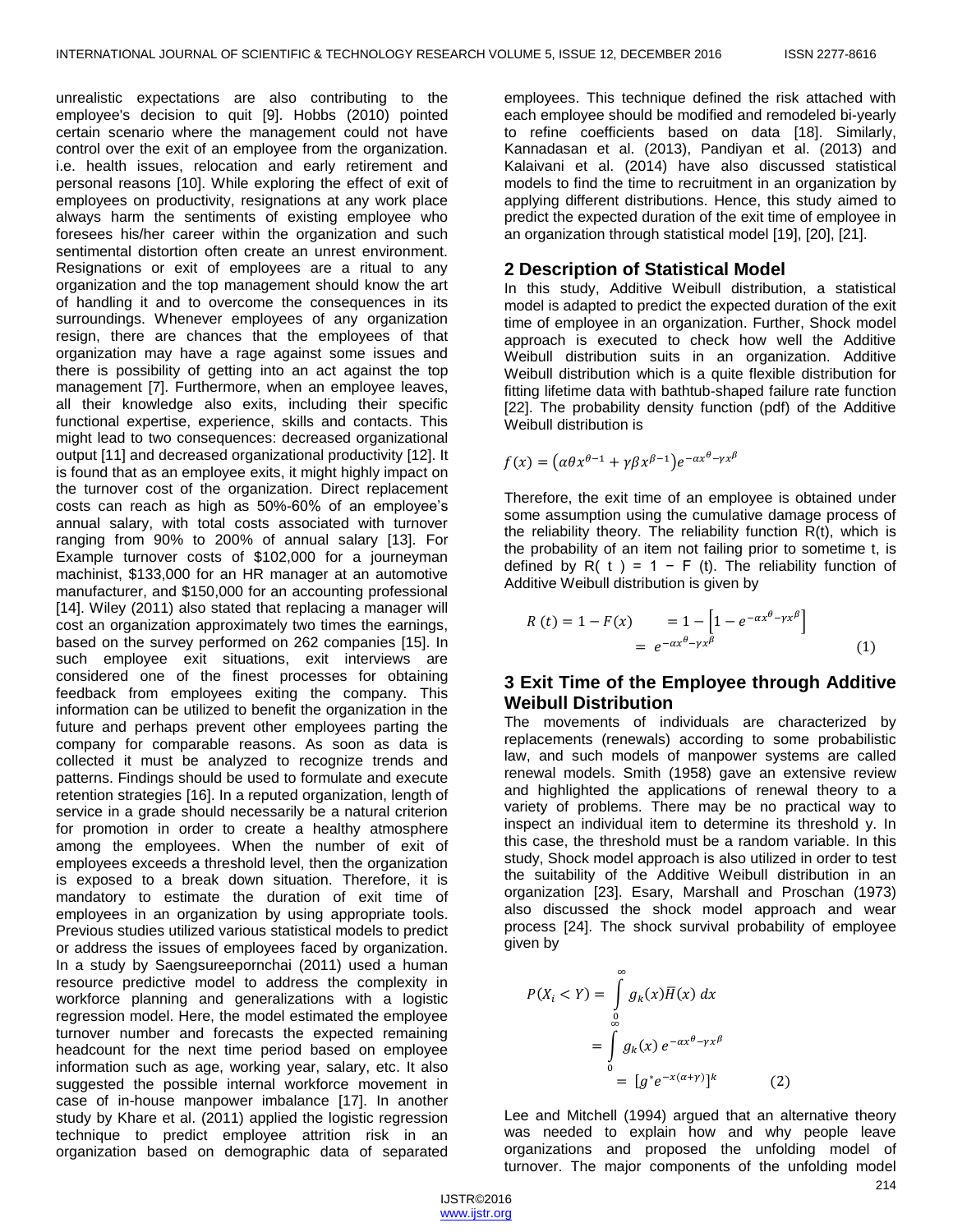include shocks, scripts, image violations, job satisfaction and job search. First, a shock is a particular, jarring event that initiates the psychological analyses involved in quitting. Second, a script is a pre-existing plan of action - a plan for leaving. Third, image violations occur when an individual's values, goals and strategies for goal attainment do not fit with those of the organization or those reflected in the shock. Fourth, lower levels of job satisfaction occur when a person, over time, comes to feel that his or her job no longer provides the intellectual, emotional, or financial benefits desired. Fifth, search includes those activities involved with looking for alternatives and the evaluation of those alternatives [25]. Morrell et al. (2004) reported that 44.3% of the nurses reported that shocks have a substantial influence on the decision to leave with most calling it a main or "overwhelming influence" on leaving. Key findings indicate that: (1) shocks that are expected are more likely to be positive, personal, and lead to unavoidable leaving; (2) shocks that are negative are more likely to be work related, associated with dissatisfaction, affect others and lead to avoidable leaving; (3) shocks that are more work related are less potent, associated with dissatisfaction and search for alternatives and lead to avoidable leaving; and (4) shocks tend to cluster into work and non-work domains [26]. Morrell (2005) reported three clusters of leavers from a cluster analysis. Cluster 1 (n=103) leavers had a work-related shock that was unexpected, negative and affected other workers. Cluster 2 (n =50) leavers had a personal shock that was expected, positive and private. Cluster 3 (n=196) leavers had no shock and followed a more traditional dissatisfaction induced process [27].

#### **4 Survival of Employee**

Survival analysis is a class of statistical methods for studying the occurrence and timing of events. The survival function which gives the probability that the cumulative threshold will fail only after time  $t$ .  $S(t) = P(T > t$ , Probability that the total damage survives beyond  $t$ . It may happen that successive shocks become increasingly effective in causing damage, even though they are independent. This means that  $V_k(t)$ , the distribution function of the  $k^{\text{th}}$  damage is decreasing in  $k = 1, 2, ...$  or each t. It is also known from renewal process that

$$
P(T > t) = \sum_{k=0}^{\infty} V_k(t) P(X_i < Y)
$$
  
= 
$$
\sum_{k=0}^{\infty} V_k(t) [g^* e^{-x(\alpha + \gamma)}]^k
$$
  
= 
$$
\sum_{k=0}^{\infty} [F_k(t) - F_{k+1}(t)] [g^* (\alpha + \gamma)]^k
$$
 (3)

Survival analysis can aid in answering questions about time that are often left unanswered by linear and logistic regression, modeling techniques, and longitudinal procedures. The technique was originally developed by biostatisticians for the analysis of clinical lifetime data. For example, it often has been used in medicine to determine survival duration for organ transplant patients, in substance abuse studies to determine recidivism rates, and in psychiatry to study longitudinal treatment outcomes for individuals with severe mental illness [28]. The survival probability S (t) is estimated non-parametrically using the Kaplan-Meier, or product limit, method [29]. Kaplan-Meier estimates are non-parametric because there are no mathematical assumptions made about the underlying hazard function.

#### **5 Probability of the Conversion Time**

Data that measure "the length of time" until the occurrence of an event are called lifetimes, failure times or survival data.  $L(T) = 1 - S(t)$ . Taking Laplace Transform of  $L(T)$ , on simplification, we get

$$
= \left\{ [1 - g^*(\alpha + \gamma)] \sum_{k=1}^{\infty} F_k(t) [1 - g^*(\alpha + \gamma)] \right\}^{k-1}
$$
 (4)

By taking Laplace-Stieltjes transform, it can be shown that

$$
l^*(s) = \frac{[1 - g^*(\alpha + \gamma)]f^*(s)}{[1 - g^*(\alpha + \gamma)f^*(s)]}
$$
(5)

The random variable of inter arrival time of exit of an employee follows identically exponential with parameter c. Now  $f^*(s) = \left(\frac{c}{s}\right)$  $\frac{c}{c+s}$ ), substituting in the above equation (5) we get,

$$
=\frac{\left[1-g^*(\alpha+\gamma)\right]c}{\left[c+s-g^*(\alpha+\gamma)c\right]}
$$
(6)

## **6 Plan, Do and Act Measures of Employee Survival Time**

Once the improvement needs are identified, goal should be set to establish the time frame for fixing the first prioritized problem. The elapsed time between  $(n-1)$ <sup>st</sup> and n<sup>th</sup> is a sequence of inter-arrival time.

$$
E(T) = \frac{-d}{ds} l^*(s) \text{ given } s = 0
$$
  
= 
$$
\frac{(-1)[1 - g^*(\alpha + \gamma)]c}{[c + s - g^*(\alpha + \gamma)c]^2}
$$
  
= 
$$
\frac{1}{c[1 - g^*(\alpha + \gamma)]}
$$
(7)  

$$
g^*(.) \sim exp(\mu), g^*(\lambda) \sim exp(\frac{\mu}{\mu + \lambda})
$$

The probability of expected time to leave the organization by an employee is derived. The mean time for the exit of an employee in an organization is found in equation (8). The trend between the expected time to leave the organization and inter arrival time of employees is shown in Fig. 1.

$$
E(T) = \frac{(\mu + \gamma)(\mu + \alpha)}{c \left[ \alpha \gamma - \mu^2 \right]} \tag{8}
$$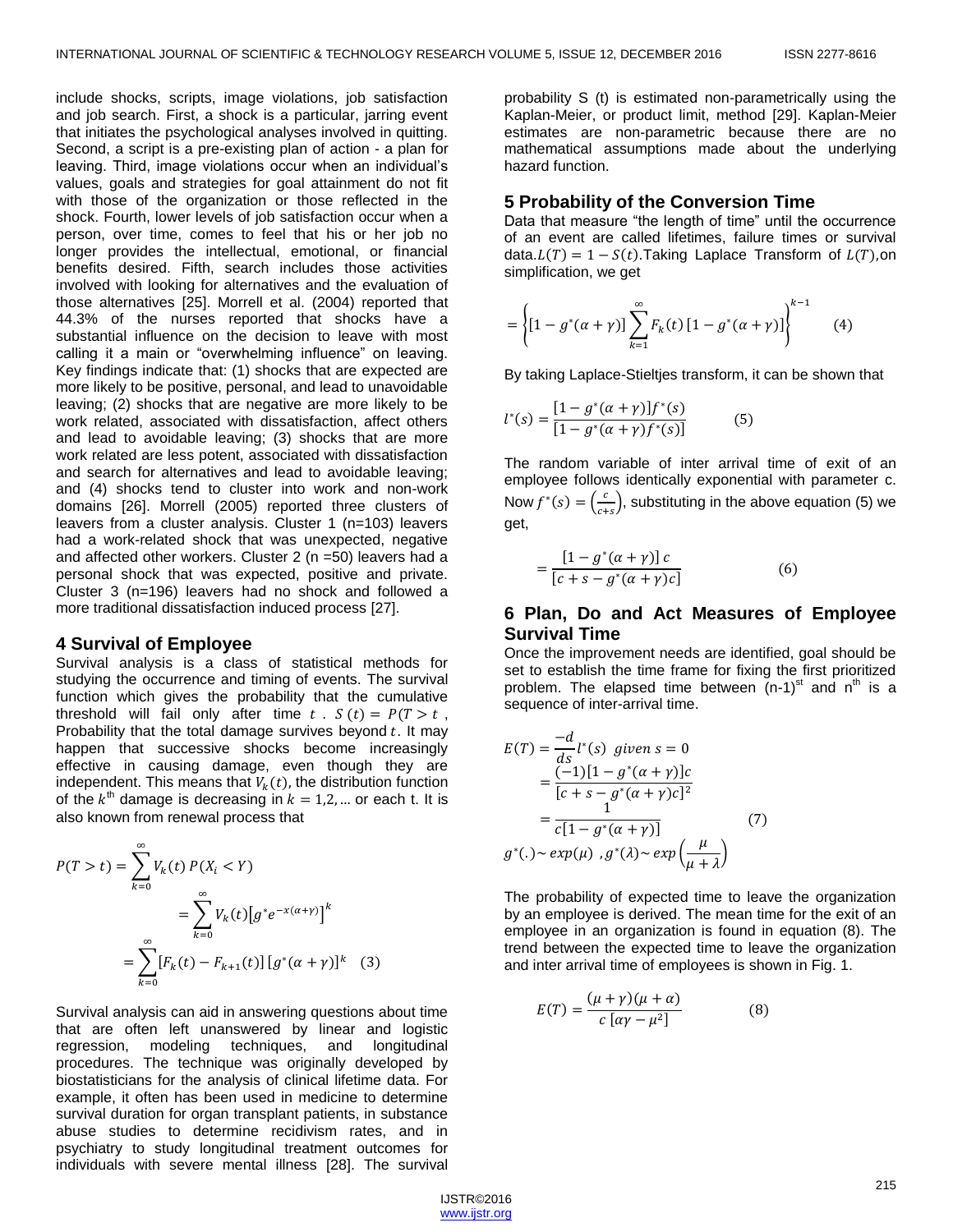

*Fig. 1. Graph showing the trend between the expected time to leave the organization and inter arrival time of employees*

# **7 Conclusion**

In this study, probability that the employee leaves the organization with special criteria such as dissatisfaction, medical treatment, spouse is taken under consideration. By using the Additive Weibull Distribution, the expected time to exit of employees in an organization is derived. It is observed that as inter arrival time of exit of an employee increases then time to recruitment is needed. The interarrival time is increased (c=1,2,3…10), and the parameter ( $\mu$  = 0.5,1,1.5,2) is been fixed as the other parameters yand  $\alpha$  are constant. The trend line of Additive Weibull Distribution shows recruitment should be done regularly when the employee leaves the organization.

# **References**

- [1] L. Phillips, "Senior professional in human resources exam prep: workforce planning and<br>employment". Retrieved from employment". Retrieved from [http://www.pearsonitcertification.com/articles/article](http://www.pearsonitcertification.com/articles/article.aspx?p=438037&seqNum=11) [.aspx?p=438037&seqNum=11.](http://www.pearsonitcertification.com/articles/article.aspx?p=438037&seqNum=11)(2006 February 24).
- [2] A. O. Hirschman, Exit, Voice, and Loyalty: Responses to Decline in Firms, Organizations, and States. Cambridge, MA: Harvard University Press, 1970.
- [3] D. Farrell, and C.E. Rusbult, "Exploring the Exit, Voice, Loyalty, and Neglect Typology: The Influences of Job Satisfaction, Quality of Alternatives, and Investment Size". Employee Responsibilities and Rights Journal, Vol. 5, pp. 201-218, 1992.
- [4] C. Rusbult, and D. Lowery, "When bureaucrats get the blues: Responses to dissatisfaction among federal employees", Journal of Applied Social Psychology, Vol. 15, pp. 80–103,1985.
- [5] L.W. Porter, and R.W. Steers, "Organizational, Work, and Personal Factors in Employee Turnover

and Absenteeism", Psychological Bulletin, Vol. 80, pp. 151-176, 1973.

- [6] L. Rousan, Agent Turnover in Ohio State University Extension. Unpublished doctoral dissertation, Ohio State University, Columbus, 1995.
- [7] P. Wongwatcharapaiboon, N. Sirikanokwilai & P. Pengapaiboon, "The 1997 Massive resignation of contracted new medical graduates from the Thai Ministry of Public health: What reasons behind?" Human resources for health development journal, Vol. 32, No.2, pp. 147-155, 1999.
- [8] S.L.N. Simha, (2001). "Resignation of the first governor of RBI", Economic and Political Weekly, Vol. 36, No.18, pp. 1559-1564, 2001.
- [9] W.D. Skaggs, Factors contributing to employee resignation (perceived and actual) among cooperative extension agents in Georgia (Master's thesis). The University of Georgia: Athens, Georgia 2006.
- [10] B. Hobbs, "7 reasons why employees leave: 4 you can control and 3 you can't". Retrieved from [http://www.refreshleadership.com/index.php/2010/](http://www.refreshleadership.com/index.php/2010/08/7-reasons-employees-leave-4-control-3/) [08/7-reasons-employees-leave-4-control-3/](http://www.refreshleadership.com/index.php/2010/08/7-reasons-employees-leave-4-control-3/) (2010, August 3).
- [11] P. Osterman, 'Turnover, Employment Security, and the Performance of the Organization", in M. Kleiner (ed.) Human Resources and the Performance of the Organization,. Champaign, IL: Industrial Relations Research Association, pp. 275-317, 1987.
- [12] S.B. Droege, and J. Hoobler, "Employee Turnover and Tacit Knowledge Diffusion: A Network Perspective", Journal of Managerial Issues Vol. 15, No.1, pp. 50–61, 2003.
- [13] W.F. Cascio, "Managing Human Resources: Productivity, Quality of Work Life, Profits" (7th ed.). Burr Ridge, IL: Irwin/McGraw-Hill. Mitchell, T.R., Holtom, B.C., & Lee, T.W. 2001. How to keep your best employees: Developing an effective retention policy. Academy of Management Executive, Vol. 15, pp. 96-108, 2006.
- [14] R.D. Sommer, Retaining intellectual capital in the 21st century. SHRM White Paper, 2000.
- [15] S. Wiley, "Building morale: the key to firm growth", CPA Practice Management Forum, Vol. 7, No.2, pp.12, 19, 2011 doi:2370465801.
- [16] Smartpros, "Using the exit interview to boost employee retention", Retrieved from: [http://accounting.smartpros.com/x50887.xml,](http://accounting.smartpros.com/x50887.xml) 2009.
- [17] T. Saengsureepornchai, Dynamic human resource predictive model for complex organizations